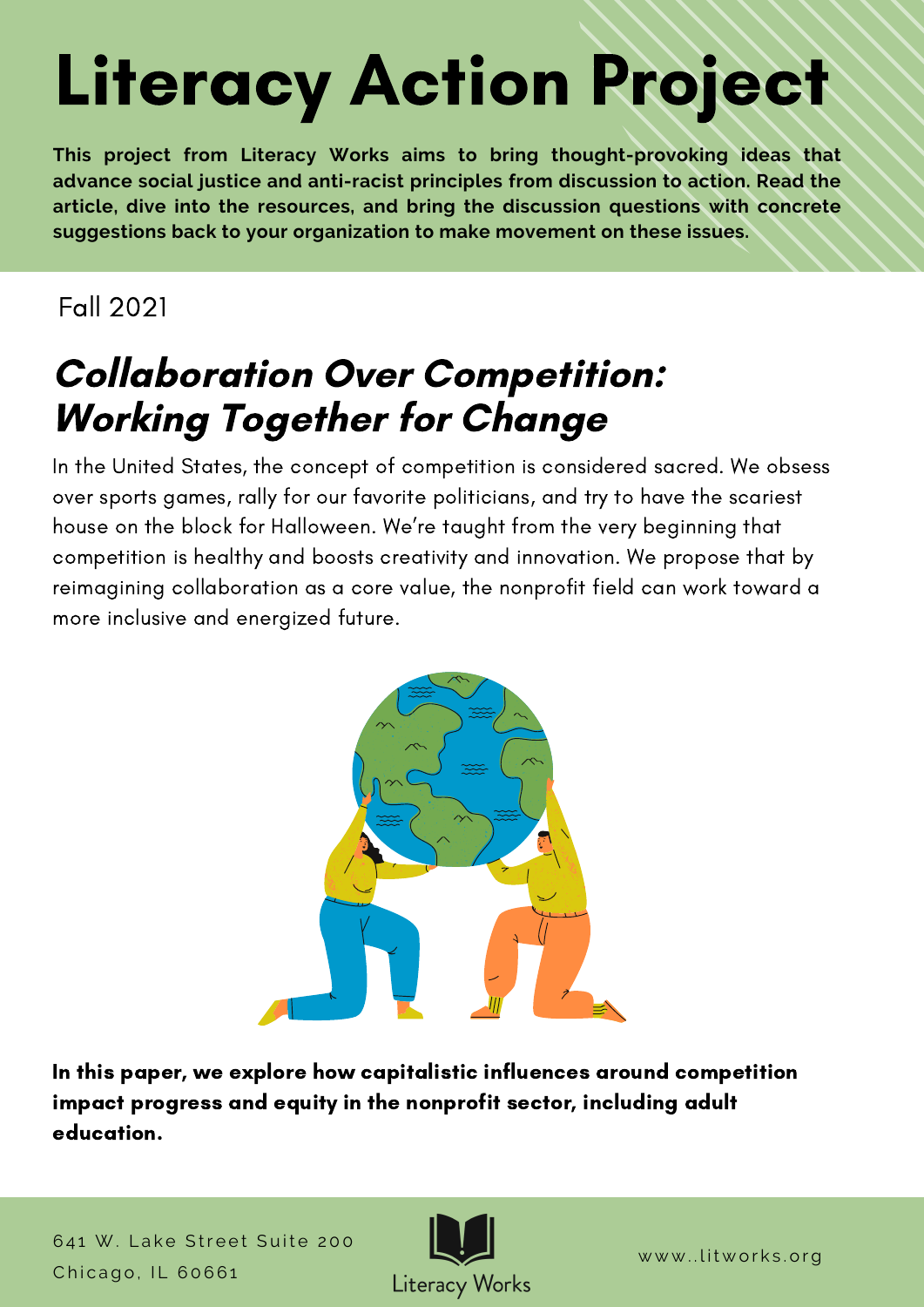## How Competition Shows Up

Adult education, like many nonprofit sectors, is typically funded by a combination of government grants and private foundations. Organizations often must complete long, complicated, timeconsuming, annual grant applications that drain resources and morale. Simultaneously, staff often worry that this might be the year their program no longer fits the funder requirements or the program hasn't been "effective" enough by a funder's standards, regardless of the need or the importance of the work being done.

Flashier pitch-based [competitions](https://nonprofitaf.com/2021/10/why-pitch-based-funding-competitions-are-harmful-and-we-need-to-stop-having-them/) and funding have also become more popular. An extreme example, the CBS show, The Activist, was [panned](https://www.npr.org/2021/09/16/1037960999/cbs-backtracks-on-the-activist-after-a-backlash-including-from-one-of-its-hosts) broadly for the premise of pitting 6 activists against each other for a giant prize.

The current systems tacitly prioritize funders over mission while also contributing to a "race to the bottom". Organizations play into this by showing how "cheap" their organization is to run, usually leading to [overstretched](https://e8ec6f20-0fac-4818-beb3-71c66ac33b3e.filesusr.com/ugd/84991a_1a2b8b4a220849189968696ef40170af.pdf) staff. Sometimes organizations resort to shifting their focus to something a funder might prefer instead of community needs.

## Why It Works This Way

The short and sweet answer is capitalism and white supremacy (isn't it always).

When organizations compete against each other for funding, the funders often seek out the best deal.

Funders can put constraints on their grants like forbidding funds to be used for "overhead costs" (i.e. administration, rent, staplers), or require unrealistic goals that encourage nonprofits to cut corners or be overly selective of the participants they serve to ensure they will "successfully" meet the programmatic goals established by the funder.

Examples of principles of white supremacy deeply ingrained in the funding process:

### Emphasis on the Written Word

With a great emphasis on overly complicated, repetitive grant applications, redundant and time-consuming grant reports, the field of applicants becomes skewed towards white, middle and upper class-led organizations.

### Perfectionism

Instead of real dialogue, many funders create a culture that pits programs against each other. To counter this, Literacy Works began a volunteer coordinator support group that is a funder-free space where program staff can talk openly about challenges without fear of looking "weak" in front of a funder.

### Urgency

Trying to meet some funders' unrealistic expectations, processes, and timetables can put excessive and disproportionate burdens on less resourced organizations, which may be more likely to be BIPOC-led. This creates cycles where less-resourced organizations then stay less resourced.

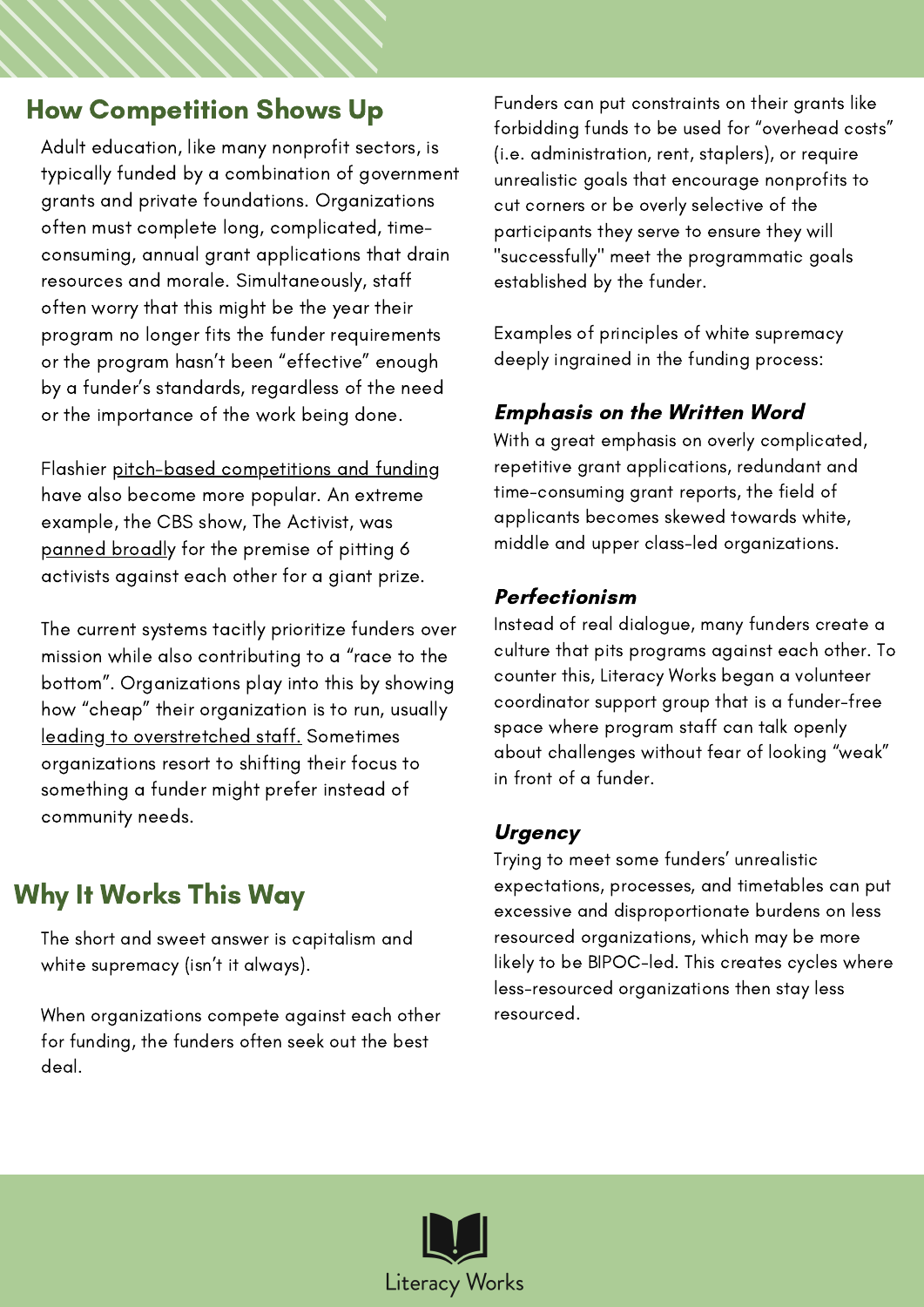## Radical Resistance to Competition

All of this can seem very scary and unjust - that's because it is. Resistance to competition means a rejection of white supremacist and capitalist assumptions. It requires that we readjust our thinking to recognize how much more we can do together than separately while also realizing that there is plenty of work to go around. And a lot of folx in the nonprofit sector are working hard to change these norms.

We must reject the scarcity mindset and instead look for opportunities for partnership and collaboration. When we actively try to put ourselves out of a job, we can better resist competition and embrace collaboration. Working in a just and equitable way is an act of resistance against these norms.

Regularly ground yourself with the mission of your organization and remember why you're doing what you're doing. Listen to your community and follow their lead. Reestablish a focus on work rather than money. Find the funding to do the work — don't do the work for the funders.

## 6 Ideas To Move the Conversation to Action

Community Centric [Fundraising](https://communitycentricfundraising.org/ccf-principles/) is a movement developed around making fundraising practices more equitable, offering a series of principles around this philosophy. Principle 2 explores this idea of the sum being greater than the parts:

Individual missions are not as important as the collective community. We have all been trained to prioritize our organization's mission first...but our missions are interrelated, and the community is best served if we see ourselves as part of a larger ecosystem working collectively to build a just society…

shift your mindset Many nonprofit organizations are asking themselves how they can fund their work in ways that better align to their values. At a recent online [conference,](https://endofpatriarchy.com/) "Party at the End of the Patriarchy" the keynote speaker, [Mazarine](https://mazarinetreyz.com/) Treyz asked attendees to brainstorm strategies for fundraising in a post-capitalist future. People are having these conversations right now - and you can join in and start more conversations at your organization.

In the Adult Education sector, programs must constantly bring in new participants and show marked improvements, and participant numbers and level gains can sometimes feel like all that funders care about. For this reason, program managers might be hesitant to refer a participant to another organization, even if the participant might be better served there. When we prioritize funder needs over participant needs, we are contributing to the status quo, ensuring unjust systems stay in place.

Check out the Design Justice Network's [Principles](https://designjustice.org/read-the-principles) to get inspired about ways to center your work on the needs of the community.



center community members

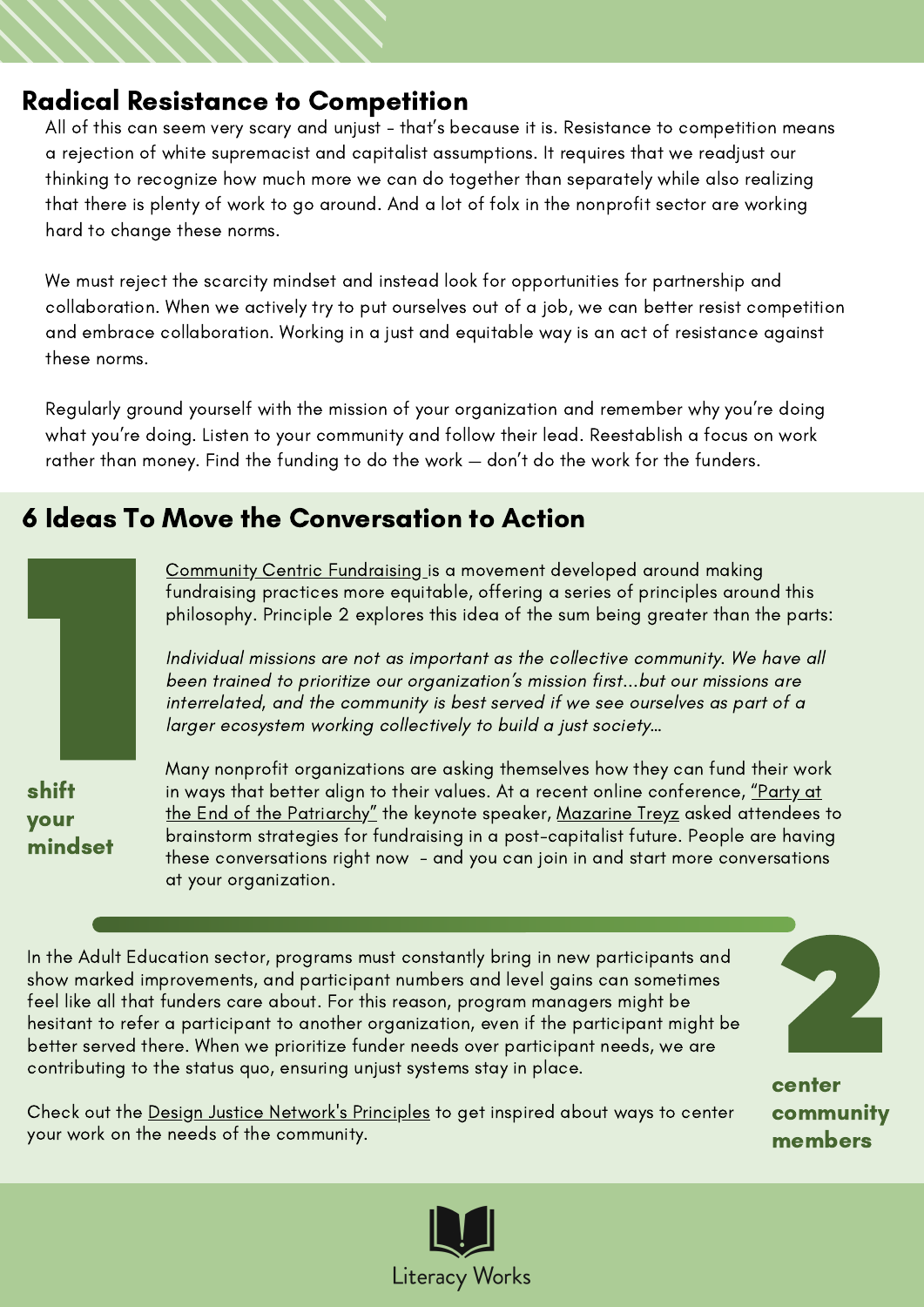

In the last few years, projects like 2020 Census awareness and COVID-19 vaccine education have required massive amounts of effort to ensure the messages reach the right people - far too much work for just one organization. We saw many groups come together around these issues showing that working together does far more good than working alone.

Find an organization whose mission speaks to yours. Maybe you support the same population or work in the same area of the city. Work together to solve a community issue and resist the scarcity myth.

## work together

Investigate an important community issue and do a little research to see if any other groups are working on it already. Instead of starting your own project, see if you can add your efforts to one in progress.

Learn more about the limited payout [requirements](https://nonprofitaf.com/2019/08/the-ethical-argument-for-foundations-to-increase-their-annual-payout-rate-beyond-5/) of [foundations](https://nonprofitaf.com/2019/08/the-ethical-argument-for-foundations-to-increase-their-annual-payout-rate-beyond-5/) that contribute to the scarcity mindset in the field or write a [review](https://grantadvisor.org/) of a grant foundation fostering a [collaborative](https://grantadvisor.org/) environment (or one that's not!)

## challenge the status quo



## break down the silos

Collaboration within our own organizations is important, too! We have so many discussions with organizations in our work about the challenges around internal communication at nonprofits.

Consider organization-wide or crossdepartment initiatives and projects. Share ideas and knowledge with your colleagues through Communities of Practice. Or start affinity groups to foster creativity and leadership while also emphasizing the value of lived experiences.

## To Wrap Up...

Competition is rampant in the US and is perpetuated by unjust funding practices and an ingrained myth of scarcity. Collaboration, on the other hand, is sharing the load, working together, and contributing to the greater good. When we think about our mission statements and why we got into this work in the first place, we'll notice that we didn't choose this path to compete, worry, and hoard our resources and knowledge.

We can do so much more together than we can alone.





knowledge

Funders often tell programs to work together, but when we hold grant writing workshops, we hear folx lament the "every organization for itself" attitude that becomes the reality when money is at stake.

When a mostly white, mostly middle and upper class nonprofit field gatekeeps knowledge, many organizations led by BIPOC and other marginalized groups might be left out and the status quo upheld a huge detriment to the field!

Consider sharing some "insider" information with a new group in your community or use your privileged position to mentor those new to the field or create a community of practice to learn from each other.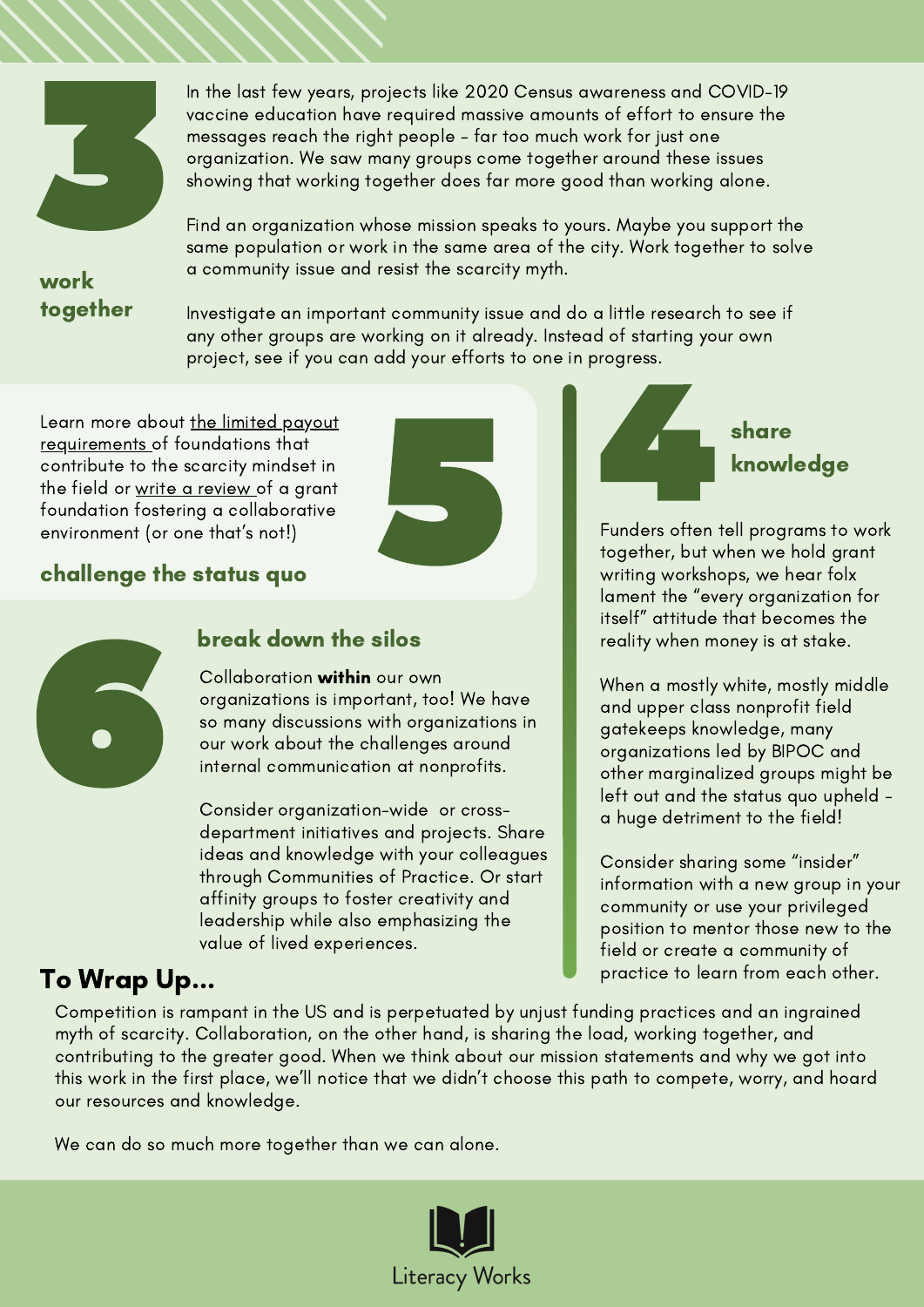## RESOURCES

#### Why [Collaboration](https://www.classy.org/blog/nonprofit-collaboration/) Takes Us Further Than **Competition**

[A](https://communitycentricfundraising.org/ccf-principles/) short article about the how collaboration encourages sustainability among workers

#### Why I Believe in [Collaboration](https://www.bakercreative.com.au/post/why-i-believe-in-collaboration-over-competition) over Competition

A blog entry about the value of working together over working along and competing for the same work

#### The [Nonprofit](https://nonprofitaf.com/2015/08/the-nonprofit-hunger-games-and-what-we-must-do-to-end-them/) Hunger Games, and What We Must Do to End Them

A blog post from our favorite, Nonprofit AF, talking about the need to share fundraising strategies and other "insider" knowledge to sustain the field.

#### 5 Tips for Nonprofit [Collaborations](https://www.councilofnonprofits.org/thought-leadership/5-tips-nonprofit-collaborations)

Strategies for building collaboration in your work and with others you work with

#### Building Communities of Practice to Cultivate [Organizational](https://helpjuice.com/blog/communities-of-practice) Knowledge

Ideas for setting up a Community of Practice among your colleagues to build collaboration in-house

#### How to Create a Successful Collaboration Between Nonprofit [Organizations](https://charityvillage.com/how_to_create_successful_collaboration_between_nonprofit_organizations/)

Tips for developing collaborative relationships with organizations you might have competed with before

## DISCUSSION QUESTIONS

- Think about the "scarcity" of funding for our work. Discuss where the "scarcity" idea came from and how it infiltrates how we think about funding.
- Discuss projects you did alone and as a group. Compare outcomes from both and consider which way would is more effective for your work.
- Imagine a staff member at another organization asks you for advice about fundraising. What is your first reaction to this question? Why do you think that is?
- Review your organization's policies (formal or informal) about "sharing participants". Consider the motivation behind such policies. Are they doing the most for the participant or for your organization? What does that mean?
- How much do you consider participant input when creating new programming or offerings? Why do you think that is?
- Can you think of another group that is doing similar work to yours? If so, have you considered collaborating? Why or why not? What might happen if you did?